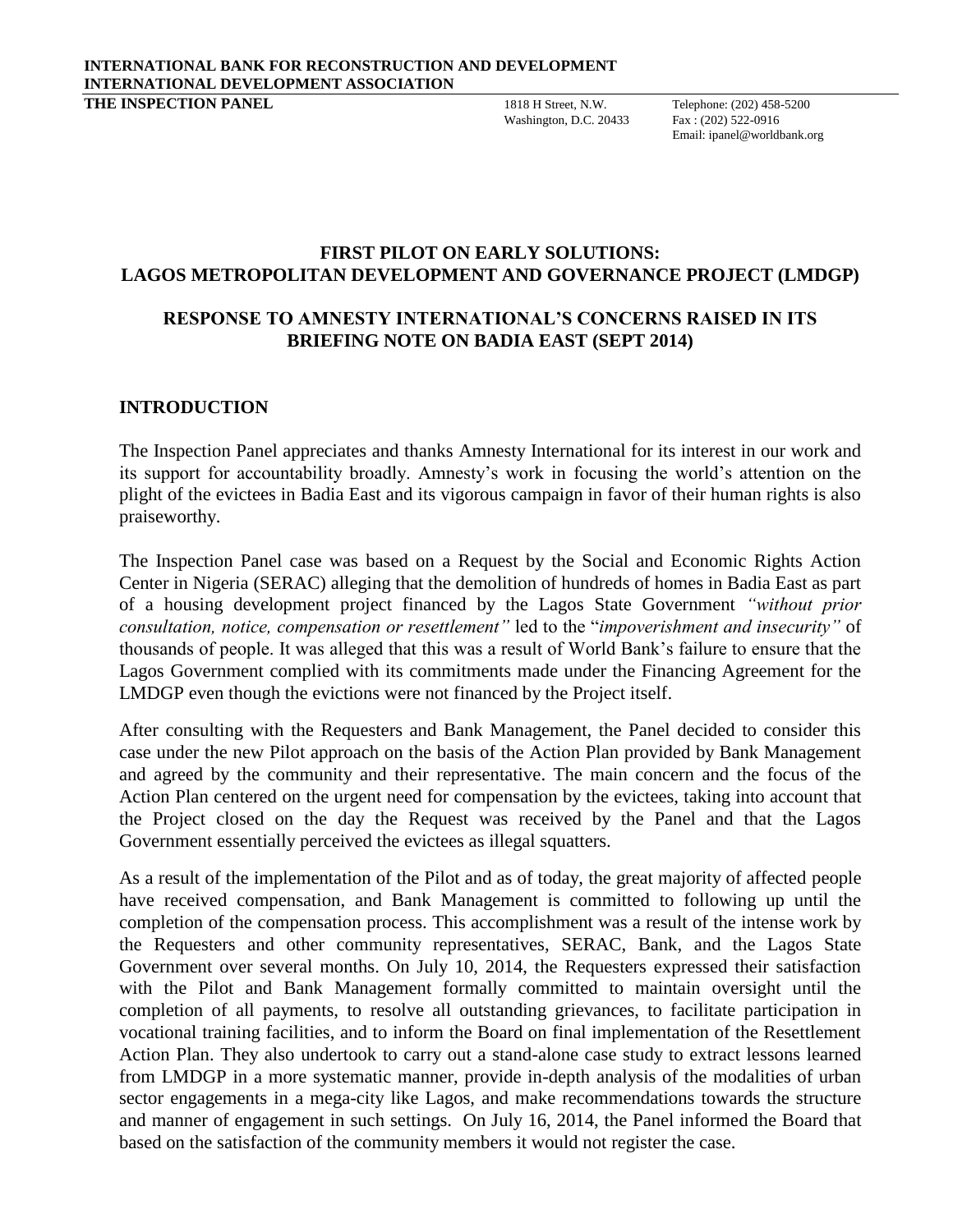Below are the Inspection Panel's comments to the specific concerns raised by Amnesty International.

# **PEOPLE FORCIBLY EVICTED WERE PART OF A WIDER GROUP MEANT TO BENEFIT FROM A WORLD BANK FUNDED PROJECT**

The evictions in Badia East were not directly caused by activities financed under the World Bank's LMDGP. The linkage between the evictions and the Project stems from a provision in the Project's Financing Agreement requiring that all city-wide upgrading projects in Lagos, regardless of their source of financing, be implemented in accordance with the principles of the Bank policy on Involuntary Resettlement. This important distinction is clearly recognized in the Request for Inspection letter submitted by the then Staff Attorney of SERAC. There was a fundamental difference in perception, however, between the Bank and the Borrower regarding the entitlements of affected people. The borrower Government considered slum dwellers illegal squatters not entitled to any compensation under the law.

The Panel in its publicly available Notice of Non-registration (NNR) to the World Bank's Board highlights the areas in which the RAP implementation fell short of the WB's Involuntary Resettlement Policy. The Board is thus aware of potential non-compliance and these issues have not been simply ignored.

## **CONSULTATION ON THE PILOT APPROACH**

Amnesty's Report claims that the Pilot was developed between the Inspection Panel and Bank Management with little regard for comments received from civil society.

The Panel undertook a lengthy process of consultations on its draft Operating Procedures from which the Pilot approach emanates, including detailed questionnaires and interviews, with both internal and external stakeholders. Internal consultations are a part of due diligence in any transparent and objective process, and by no means can be interpreted as constituting a conflict of interest. The Inspection Panel is an independent mechanism, and as such, its Operating Procedures, and in this case, the Pilot approach, is adopted by the Panel based on careful consideration of all inputs from stakeholders. In the final analysis, the Panel's independent judgment led to the development of the Pilot approach.

The Pilot approach cannot be described as "*a marked departure from the functions described in the Board Resolution that established the Panel*." The Pilot approach does not alter the mandate and the function of the Panel, which is to hear requests for inspection from people who have been affected by actions or omissions by the Bank in non-compliance with its policies and procedures. Since the Pilot approach does not contain elements that amend the Panel Resolution or its Clarifications, the document describing the Pilot process was sent to the Board on an information basis. Sending it on an information basis in no way precludes the Board from expressing comments or even voicing objections. No objections were received from Board members, and recent interactions with them on the Lagos Pilot confirmed their overwhelming support for the efficacy of the approach.

Furthermore, it is important to note that the Pilot is to be applied on an exceptional basis and by no means intended to become the norm for processing Requests.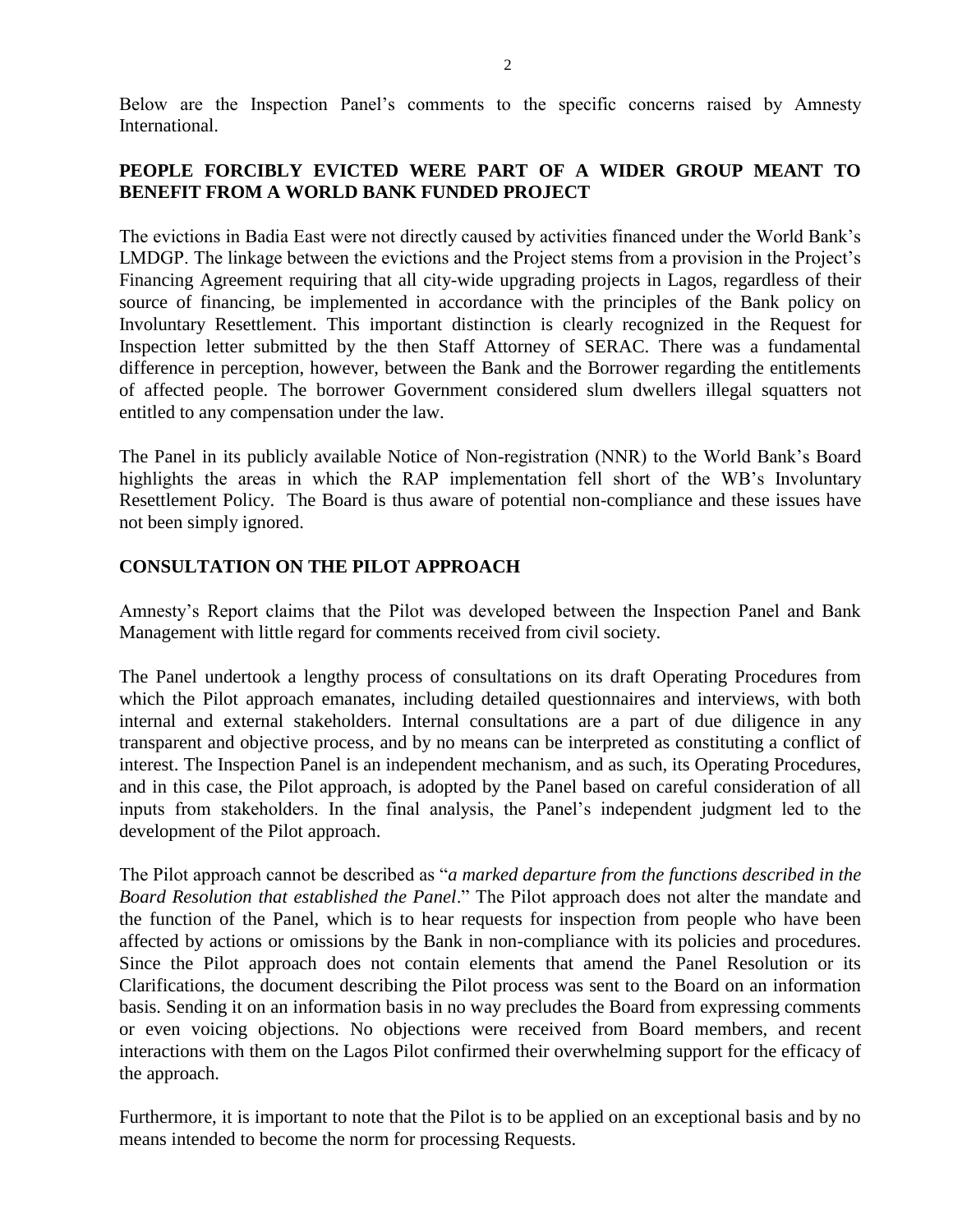#### **PRECONDITIONS FOR PARTICIPATION IN THE LAGOS PILOT**

The Amnesty Report states that the Requesters agreed to participate in the pilot on the basis of three preconditions, of which at least one was not fulfilled by the World Bank. The Panel would like to clarify that the Requesters' Representative, in communication (email and telephone) with the Panel in November 2013, understood and agreed to the suggestion that the three pre-conditions, relating to the release of the RAPs and clarifications about the Grievance Mechanism, be taken up in the direct dialogue between Management and the Requesters under the aegis of the Pilot and the Panel proceeded on this basis. The Panel also wishes to state that the three pre-conditions raised by the Requesters were noted in the Panel's Notice of Receipt.

### **INADEQUATE FINANCIAL ASSISTANCE RATHER THAN COMPENSATION**

The Pilot process resulted in prompt payment to over 9,000 evictees, and we consider this to be a good outcome particularly in a context in which the evictees are considered illegal squatters under local law.

Of particular significance, we are not aware of any instances in which the Lagos State Government has provided compensation to evictees for an eviction caused by a project financed by them, establishing their own structures and processes such as the Technical Committee and a grievance redress process, as was the case here, and this creates an important precedent with the possibility for a longer term impact.

Under the very specific circumstances of this Pilot (the Project was closed the same day the Request was received, both the Federal and the Lagos State Governments were unwilling to recognize "squatters" as having any rights, the eviction did not take place as part of the Project), the Panel's judgment was that a lengthy process of investigation would not yield improved outcomes for the Requesters.

### **THE RAP PROCESS CONTRAVENES BANK POLICY**

The Panel concurs with Amnesty's assessment that the RAP process was inadequate. The Panel's NNR informed the Board the ways in which the RAP implementation fell short of Bank Policy on Involuntary Resettlement, including the lack of prior socio-economic studies including a census, lack of proper consultations, etc. The Panel has stated that by definition, a retroactive RAP is deficient of the necessary features for orderly resettlement to take place and therefore falls short of Bank policy.

# **THE PANEL DID NOT REGISTER A REQUEST THAT MET ELIGIBILITY REQUIREMENTS**

As spelt out in the Board document outlining the Pilot process, its purpose is to create an opportunity to redress an alleged harm, based on the implementation of an Action Plan agreed upon between the Requesters and Bank Management beforehand, thus delaying a decision on whether or not to register a case. It is understood that the Pilot is implemented to respond to Requests that meet the admissibility criteria. A Pilot cannot be initiated unless the Requesters wish to proceed in this manner. The Pilot is concluded, and the case is not registered, upon receipt of a